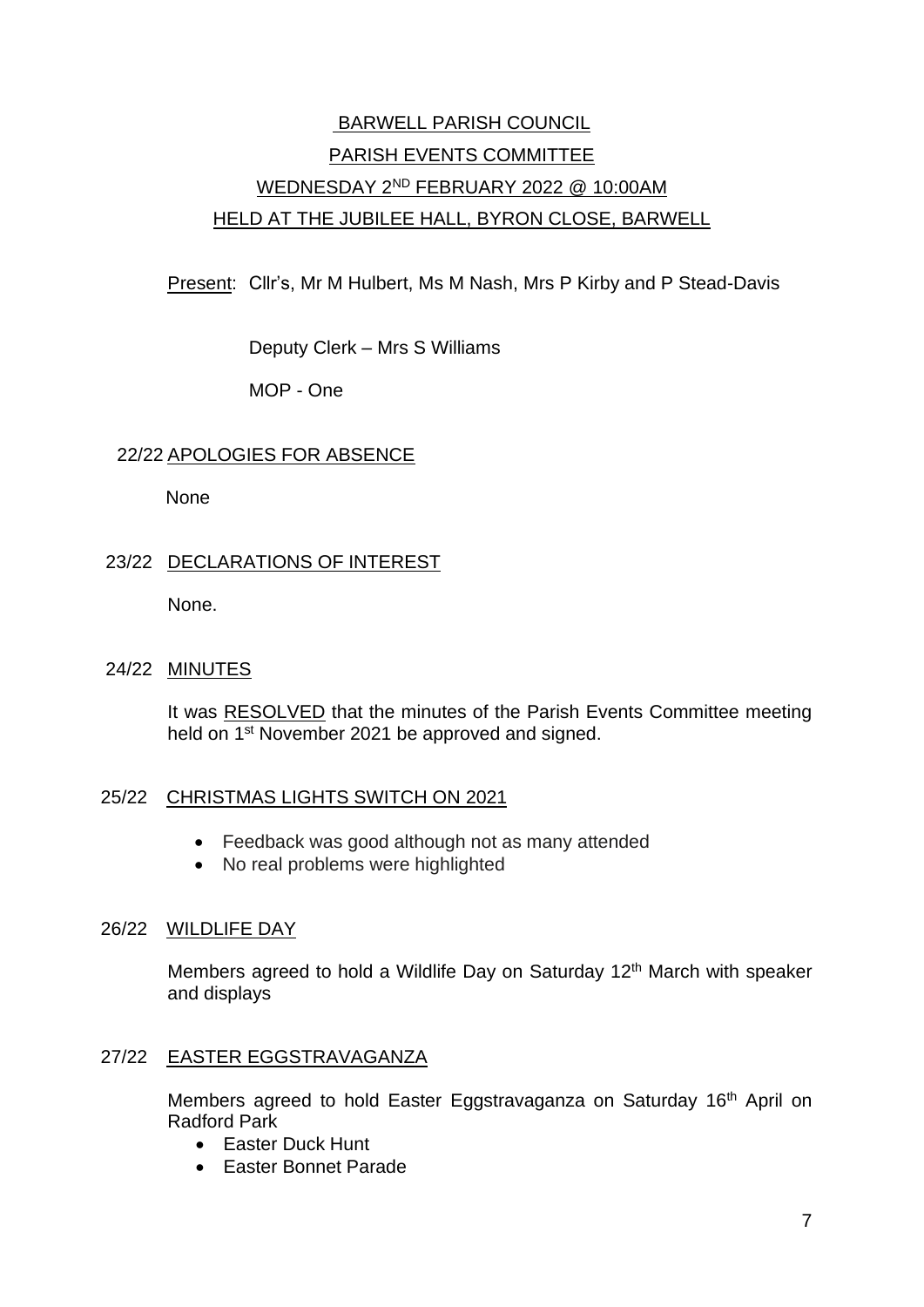- Easter Cake Competition
- Fair rides
- Ice Cream Van
- Face Painter

## 28/22 QUEEN'S PLATINUM JUBILEE

Members agreed to hold the Queen's Platinum Jubilee Event on Sunday 5<sup>th</sup> June on Kirkby Park with the following activities

- Plant a tree to mark the Queen's Platinum Jubilee
- New Plaque for Jubilee Hall
- Entertainment on Kirkby Park

# 29/22 BARWELL BY THE SEA

Members agreed to hold Barwell By the Sea on Sunday 10<sup>th</sup> July in Radford Park with the following activities

- Sand Pit
- Bucket and Spades
- Deck Chairs
- Mini Fair Rides
- Stalls
- Donkey rides
- Ice Cream Van

#### 30/22 BRASS ON THE GRASS

Members agreed to change the name of this event to Band on The Grass and hold the event on Sunday 18th September on Kirkby Park

- Hire Band
- Ice Cream Van

# 31/22 JUMBLE/GARAGE SALE

Members agreed to hold a Garage Sale event on Saturday 27<sup>th</sup> August. Posters will be circulated on how to get involved

#### 32/22 UNDER 12'S HALLOWEEN DISCO

Members agreed to hold under 12's Halloween disco on Saturday 29<sup>th</sup> October in the Jubilee Hall

 $\bullet$  DJ